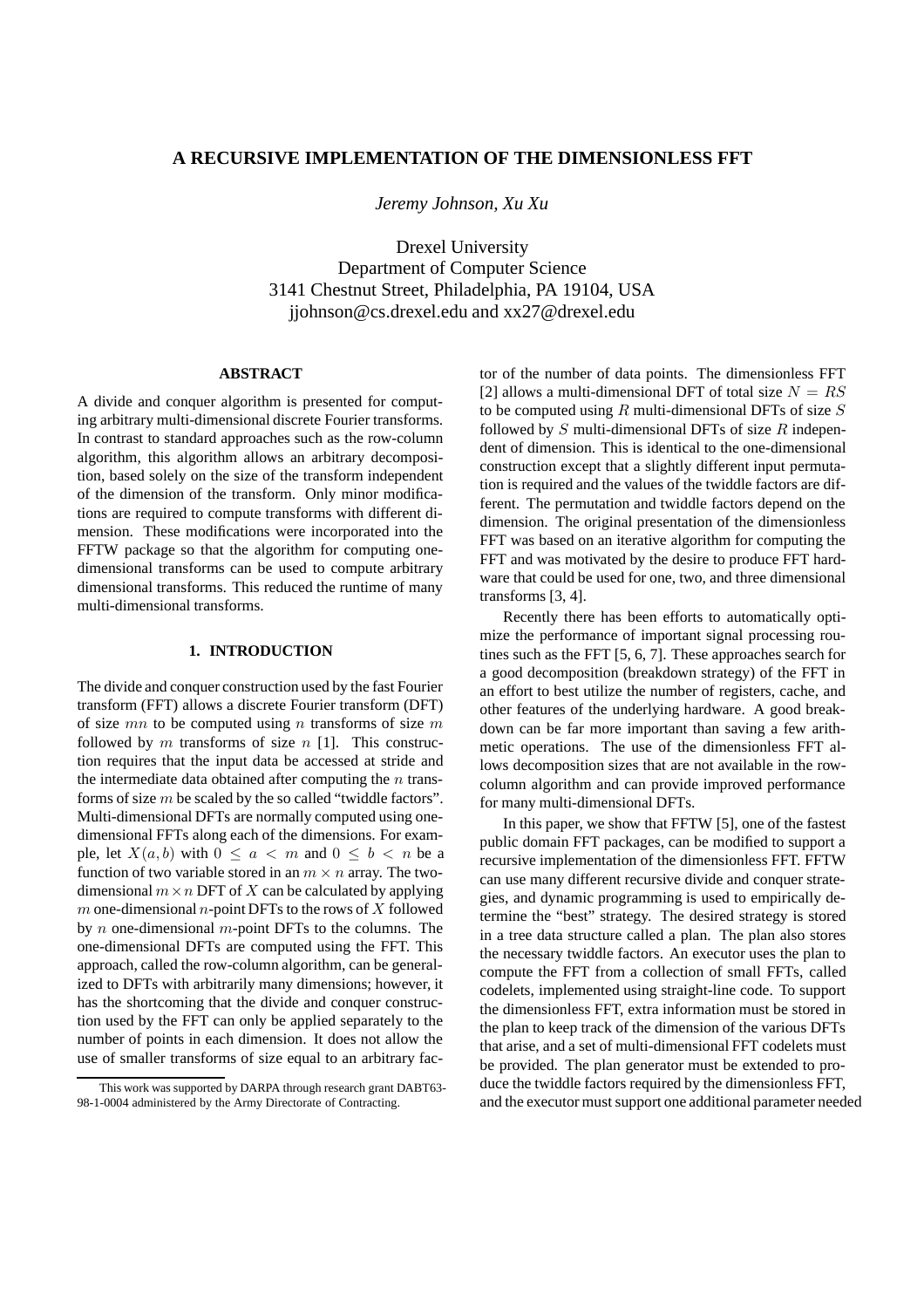for the generalized permutations that can arise. These changes were incorporated into FFTW and empirical data is presented showing the potential for improved performance as compared to the row-column algorithm currently provided in FFTW.

In the remainder of the paper, we derive a recursive formulation of the dimensionless FFT, show how to modify FFTW to implement the dimensionless FFT, and provide empirical performance data.

#### **2. THE DIMENSIONLESS FFT**

In this section we review the row-column algorithm in the mathematical framework best used to derive and understand the dimensionless FFT. An example is used to show how to derive the dimensionless FFT and the general theorem underlying the dimensionless FFT is stated.

Let  $X(a)$ ,  $0 \le a \le N$  be a complex function of N points. The N-point *DFT* of X is defined by

$$
Y(b) = \sum_{a=0}^{N-1} \omega_N^{ab} X(a)
$$

where  $\omega_N = e^{2\pi i/N}$ . Let  $X(a)$  and  $Y(b)$  be represented by column vectors of size  $N$ , then the DFT is given by the matrix-vector product  $Y = F_N X$ , where  $F_N$  is the  $N \times N$ matrix whose  $(i, j)$  element,  $0 \le i, j < N$ , is equal to  $\omega_N^{ij}$ .

Let  $X(a_1, \ldots, a_t)$  be a function of t variables, where  $0 \le a_j < n_j$ . The *t*-dimensional  $n_1 \times \cdots \times n_t$  DFT of X is

$$
Y(b_1,\ldots,b_t)=\sum_{0\leq a_j
$$

Since the summation indices are independent, this sum can be written as a nested sum.

$$
Y(b_1,\ldots,b_t) = \sum_{a_1=0}^{n_1-1} \omega_{n_1}^{a_1b_1} \left(\cdots \left(\sum_{a_t=0}^{n_t-1} \omega_{n_t}^{a_tb_t} X(a_1,\ldots,a_t)\right) \cdots\right).
$$

The nested sum implies that the multi-dimensional DFT can be computed by applying one-dimensional DFTs along each dimension. A sequence of  $n_t$ -point DFTs is applied to the functions obtained by fixing the first  $t-1$  inputs to X. Then a sequence of  $n_{t-1}$ -point DFTs is applied to the resulting function with all but the  $(t - 1)$ -st variable fixed. This process continues until finally a sequence of  $n_1$ -point DFTs are applied. In the case of two-dimensions this is called the row-column algorithm, since, if the function  $X(a_1, a_2)$  is stored lexicographically as an  $n_1 \times n_2$  matrix, the computation proceeds by applying  $n_2$ -point DFTs to the rows of X followed by  $n_1$ -point DFTs applied to the columns of the partially transformed matrix.

If the functions  $X$  and  $Y$  are stored lexicographically as column vectors x and y respectively and  $\otimes$  denotes the tensor product (also called the Kronecker product) [8], then

$$
y = (F_{n_1} \otimes \cdots \otimes F_{n_t})x, \tag{1}
$$

and the row-column algorithm corresponds to the matrix factorization

$$
(F_{n_1} \otimes \cdots \otimes F_{n_t}) = \prod_{j=1}^t (I_{N(j-1)} \otimes F_{n_j} \otimes I_{\bar{N}(j)})
$$

where  $N(j) = n_1 \cdots n_j$ ,  $\bar{N}(j) = N/N(j)$ ,  $N(0) = 1$ , and  $N(t) = N$ .

Fast algorithms for computing  $Y = F_N X$ , the FFT and variants, can be obtained from factorizations of  $F_N$  [9, 10, 8]. If  $N = RS$ ,

$$
F_N = (F_R \otimes I_S) T_S^N (I_R \otimes F_S) L_R^N, \tag{2}
$$

where  $I_N$  is the N point identity matrix,  $T_{S_1}^N$  is a diagonal matrix containing the twiddle factors and  $L_R^N$  is a permutation matrix that gathers the input at stride  $R$ . More precisely, letting ⊕ denote the direct sum of matrices,

$$
T_S^N = \bigoplus_{j=0}^{R-1} \text{diag}(\omega_N^0, \dots, \omega_N^{S-1})^j
$$

and

$$
L_R^N
$$
:  $i * S + j \mapsto j * R + i$  for  $0 \le i < R, 0 \le j < S$ .

A multi-dimensional DFT can be computed in exactly the same way using the dimensionless FFT. Let  $\mathcal{F}_N = F_{n_1} \otimes$  $\cdots \otimes F_{n_t}$  be an arbitrary multi-dimensional DFT of size  $N = n_1 \cdots n_t$ . Independent of dimension, if  $N = RS$ , then there exist a diagonal matrices  $D$ , a permutation matrix P, and multi-dimensional DFTs  $\mathcal{F}_R$  and  $\mathcal{F}_S$  such that

$$
\mathcal{F}_N = (\mathcal{F}_R \otimes I_S) D(I_R \otimes \mathcal{F}_S) P. \tag{3}
$$

When  $N = 2<sup>k</sup>$ , the permutation P and diagonal D can be calculated easily. The following example illustrates the calculation and shows how the general theorem can be derived. Applying Equation 2 to  $F_8$ ,

$$
F_2 \otimes F_8 = F_2 \otimes (F_2 \otimes I_4) T_4^8 (I_2 \otimes F_4) L_2^8. \tag{4}
$$

Writing  $F_2 = F_2I_2I_2I_2$  and using the property  $AB \otimes CD =$  $(A \otimes C)(B \otimes D)$ , Equation 4 implies

$$
F_2 \otimes F_8 = (F_2 \otimes (F_2 \otimes I_4))(I_2 \otimes T_4^8)
$$
  

$$
(I_2 \otimes (I_2 \otimes F_4))(I_2 \otimes L_2^8).
$$

Using associativity of the tensor product and the property  $I_m \otimes I_n = I_{mn}$  we obtain

$$
F_2 \otimes F_8 = ((F_2 \otimes F_2) \otimes I_4)(I_2 \otimes T_4^8)
$$
  

$$
(I_4 \otimes F_4)(I_2 \otimes L_2^8).
$$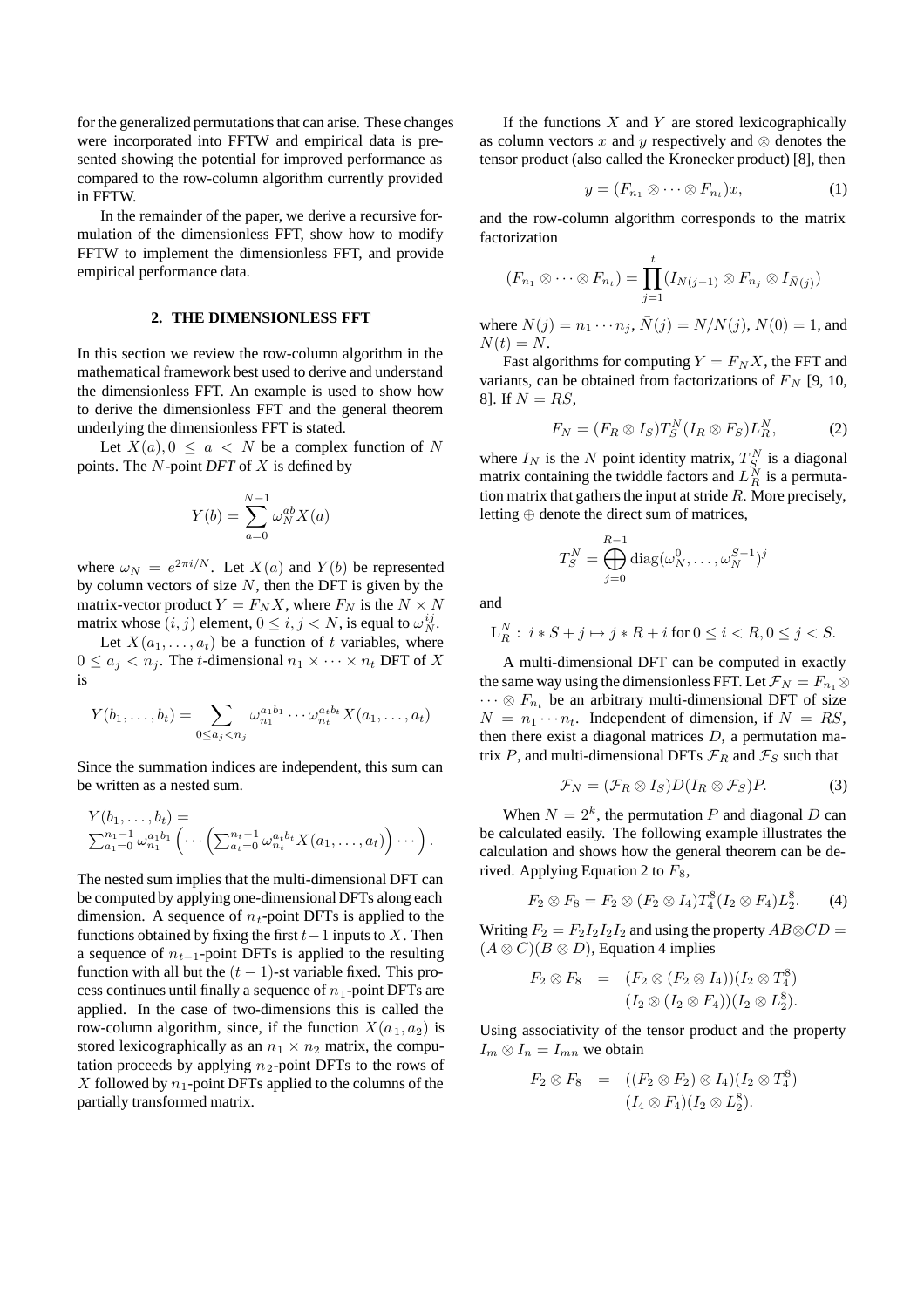

**Fig. 1**. Cooley-Tukey factorization for  $F_{16}$ 



**Fig. 2**. Cooley-Tukey factorization for  $F_2 \otimes F_4 \otimes F_2$ 

Since the tensor product of diagonal matrices is a diagonal matrix and the tensor product of permutation matrices is a permutation matrix, this example is an instance of Equation 3 with  $D = (I_2 \otimes T_4^8), P = (I_2 \otimes L_2^8), \mathcal{F}_R = (F_2 \otimes F_2),$ and  $\mathcal{F}_S = F_4$ . Figure 2 compares the flow of this computation to the one-dimensional algorithm  $F_{16} = (F_4 \otimes$  $I_4)T_4^{16}(I_4 \otimes F_4)L_4^{16}$  in Figure 1. The computation flows from left to right in the figures and the small boxes contain the exponents of  $\omega_{16}$  in the twiddle factors.

A similar derivation can be used to derive the following theorem.

**Theorem 1 (Dimensionless FFT)** *Let*  $N(l) = n_1 n_2 \cdots n_l$ *and*  $\overline{N(l)} = N/N(l)$  *with*  $N(0) = 1$  *and*  $N(t) = N$ *, and assume*  $N = 2^K$  *with*  $N = n_1 \times n_2 \times \cdots \times n_t$  *and*  $n_i = 2^{k_i}$ *. Let*  $\mathcal{F}_N = F_{n_1} \otimes \cdots \otimes F_{n_t}$ *, and let*  $N = RS$ *. If l is the largest integer such that*  $N(l - 1) < R$  *and*  $n_l = ab$  *with*  $R = N(l-1)a$ , then

$$
\mathcal{F}_N = (\mathcal{F}_R \otimes I_s) D(I_R \otimes \mathcal{F}_s) P \tag{5}
$$

 $\mathcal{F}_R = F_{n_1} \otimes \cdots \otimes F_{n_{l-1}} \otimes F_a$ ,  $\mathcal{F}_S = F_b \otimes F_{n_{l+1}} \otimes \cdots \otimes F_{n_t}$  $D = I_{N(l-1)} \otimes T_b^{n_l} \otimes I_{\overline{N(l)}}, P = I_{N(l-1)} \otimes L_a^{n_l} \otimes I_{\overline{N(l)}}.$ 

# **3. IMPLEMENTATION AND PERFORMANCE**

The factorization required by the dimensionless FFT in Theorem 1 is very similar to the factorization required by the one-dimensional FFT in Equation 2. The only difference



**Fig. 3**. Plans for  $F_{2^{20}}$  and  $F_{64} \otimes F_{64} \otimes F_{256}$ 

is that the twiddle factor  $T_S^N$  is replaced by a twiddle factor of the form  $I_{N_1} \otimes T_b^n \otimes I_{\bar{N}_1}$  and the stride permutation  $L_R^N$  is replaced by a permutation of the form  $I_{N_1} \otimes L_a^n \otimes$  $I_{\bar{N}_1}$ , where  $N = N_1 n \bar{N}_1$  and  $n = ab$ . This suggests that a recursive one-dimensional FFT implementation could be modified slightly to obtain an implementation of an arbitrary multi-dimensional DFT. In this section we show how to modify FFTW's one-dimensional FFT implementation to obtain a multi-dimensional dimensionless FFT.

FFTW recursively applies Equation 2 to compute the FFT. The sequence of applications of Equation 2 are stored in a tree data structure called a plan. The plan is precomputed and is chosen through a search to provide "the most efficient plan". The executor uses the plan to compute the FFT with the desired algorithm. A node in the plan corresponds to the computation of a DFT. A leaf node is computed with highly tuned straight-line code called a codelet. An internal node is computed with the corresponding application of Equation 2. Plans are restricted to rightmost trees, those trees with the property that all left children are leaf nodes and are computed with codelets. The codelets for left nodes incorporate twiddle factor computation with twiddles stored in the plan data structure. The addressing required by the stride permutations is incorporated into the addressing of the rightmost leaf node. The strides are combined in each recursion step. Figure 3 shows a plan for computing  $F_{2^{20}}$  with the corresponding plan for  $F_{64} \otimes F_{64} \otimes F_{256}$ . Nodes are labeled with the exponents of the transforms.

In order to modify FFTW to support the dimensionless FFT, the plan must include the dimension of the DFT at each node, and must store the generalized twiddle factors. Since the twiddle factors are precomputed this only requires modifying the plan generator to compute the necessary twiddle factors. Second, the addressing parameters used by the executor must be extended to support permutation by  $I_{N_1} \otimes$  $L_a^n \otimes I_{\bar{N}_2}$  rather than just stride permutations. Finally since the leaf nodes can correspond to multi-dimensional DFTs, a library of multi-dimensional DFTs must be provided. We used the SPIRAL system [7] to generate the necessary codelets.

The addressing required by the computation of  $\mathcal{F}_S$  in  $(I_R \otimes \mathcal{F}_S)P$  can be determined by a stride parameter and a